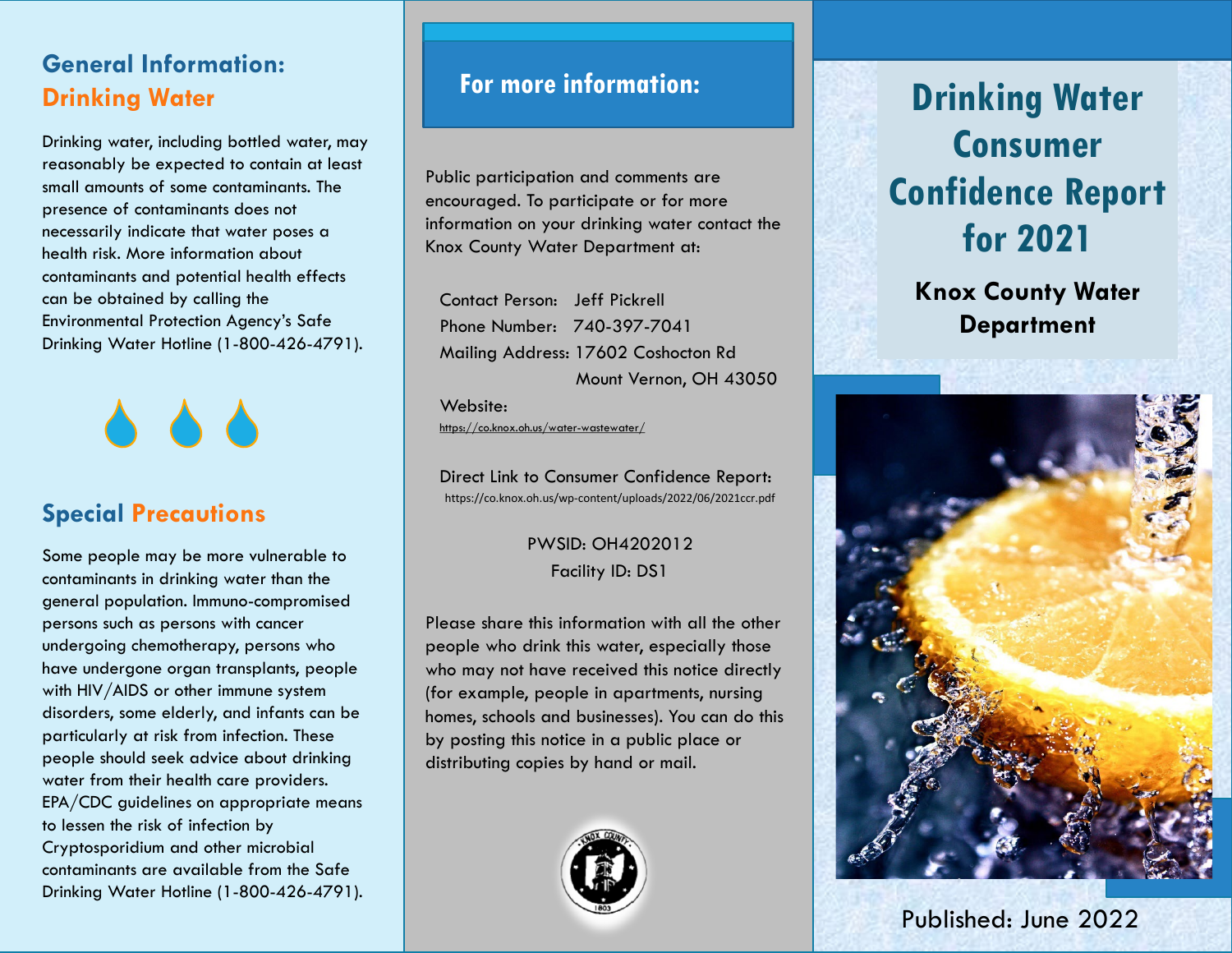#### **Water Quality Report 2021**

- The Knox County Water Department has prepared the following report to provide information to you, the consumer, on the quality of our drinking water. Included within this report is general health information, water quality test results, how to participate in decisions concerning your drinking water and water system contacts.
- Our source of water is withdrawn from 5 ground water wells, located approximately one half mile off County Rd. 35, southeast of Howard. Chemicals are added to ensure public health & safety. Those chemicals are: chlorine for disinfection, fluoride to strengthen tooth enamel and a polyphosphate to sequester iron & manganese to prevent staining of plumbing fixtures.

### **Susceptibility of the Howard Wellfield**

Knox County Water Department Wellhead Protection Plan for the Howard Wellfield indicates the aquifer (water-rich zone) that supplies water to the Howard Wellfield has a high susceptibility to contamination. This determination is based on the following: Lack of a protective layer of clay overlying the aquifer, shallow depth (less than 15 feet below the ground surface) of the aquifer, and the presence of significant potential contaminant sources in the protection area. This susceptibility rating means that under existing conditions, the likelihood of the aquifer becoming contaminated is high. Implementing appropriate protective measures can minimize this likelihood. The County has posted signs in and around the wellhead protection area. A retaining wall composed of rock was placed along the Kokosing River, next to the wellfield, to prevent erosion and protect the Howard Wellfield. These are just two examples of the strategies currently being implemented. More information about the source water assessment or what consumers can do to help protect the aquifer is available by calling: Jeff Pickrell at Knox County Water 740-397-7041

- The sources of drinking water (both tap water and bottled water) include rivers, lakes, streams, ponds, reservoirs, springs, and wells. As water travels over the surface of the land or through the ground, it dissolves naturally occurring minerals and, in some cases, radioactive material. It can also pick up substances resulting from the presence of animals or from human activity.
- In order to ensure that tap water is safe to drink, EPA prescribes regulations that limit the amount of certain contaminants in water provided by public water systems. FDA regulations establish limits for contaminants in bottle water, which must provide the same protection for public health.

### **Sources** of Contamination **About YOUR Drinking Water**

Page 2 of 5

The Ohio EPA requires regular sampling to ensure drinking water safety. The Knox County Water Department has a current unconditional license to operate. The Ohio EPA requires us to monitor for some contaminants less than once per year because the concentrations of these contaminants do not change frequently. Although it's accurate, some of our data is more than one year old. Listed on the following page shows the concentrations of detected substances in comparison to regulatory limits in the Knox County water supply. Substances that were tested for, but not detected are not included in the table.

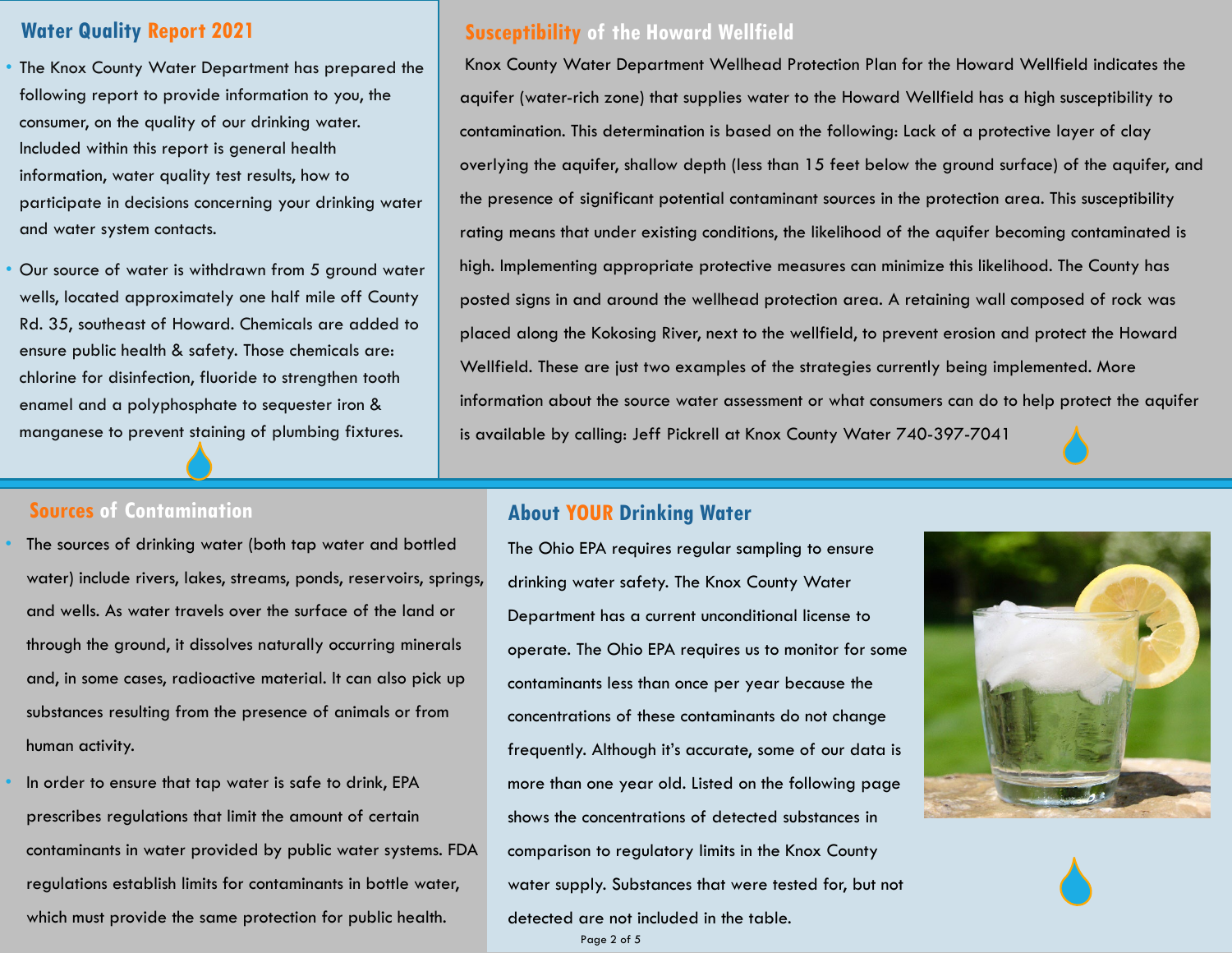## **Contaminants in Drinking Water**

• **Microbial contaminants**: such as viruses and bacteria, which may come from sewage treatment plants, septic systems, agricultural livestock operations and wildlife.

• **Inorganic contaminants**: such as salts and metals, which can be naturally-occurring or result from urban storm water runoff, industrial or domestic wastewater discharges, oil and gas production, mining, or farming.

• **Pesticides and herbicides**: which may come from a variety of sources such as agriculture, urban storm water runoff, and residential uses.

• **Organic chemical contaminants**: including synthetic and volatile organic chemicals, which are by-products of industrial processes and petroleum production, and can also come from gas stations, urban storm water runoff, and septic systems.

• **Radioactive contaminants**: which can be naturally-occurring or be the result of oil and gas production and mining activities.

# **Primary Drinking Water Standards**

| <b>Contaminants</b>                                  | <b>MCLG</b>    | <b>MCL</b>       | Level<br>Found | <b>Range Of</b><br><b>Detections</b> | <b>Violations</b> | <b>Sample Year</b> | <b>Typical Source Of Contaminants</b>                                                                                              |  |
|------------------------------------------------------|----------------|------------------|----------------|--------------------------------------|-------------------|--------------------|------------------------------------------------------------------------------------------------------------------------------------|--|
| Microbial Contaminants                               |                |                  |                |                                      |                   |                    |                                                                                                                                    |  |
| <b>Total Coliforms (positive</b><br>monthly samples) | <b>NA</b>      | <b>TT</b>        | $\mathsf{O}$   | $\mathsf{O}\xspace$                  | <b>NO</b>         | 2021               | Coliforms are naturally present in the<br>environment                                                                              |  |
| <b>Inorganic Contaminants</b>                        |                |                  |                |                                      |                   |                    |                                                                                                                                    |  |
| Barium (ppm)                                         | $\overline{2}$ | $\overline{2}$   | 0.04           | <b>NA</b>                            | <b>NO</b>         | 2021               | Discharge of drilling wastes;<br>discharge from metal refineries;<br>erosion of natural deposits                                   |  |
| Cyanide (ppb)                                        | 200            | 200              | $\overline{2}$ | <b>NA</b>                            | <b>NO</b>         | 2021               | Discharge from steel/metal factories:<br>Discharge from plastic and fertilizer<br>factories                                        |  |
| Fluoride (ppm)                                       | $\overline{4}$ | $\boldsymbol{4}$ | 1.05           | $0.84 - 1.78$                        | <b>NO</b>         | 2021               | Erosion of natural deposits; water<br>additive which promotes strong teeth;<br>discharge from fertilizer and aluminum<br>factories |  |
| Nitrate (ppm)                                        | 10             | 10               | 1.41           | <b>NA</b>                            | <b>NO</b>         | 2021               | Runoff from fertilizer use; leaking<br>from septic tanks, sewage; erosion of                                                       |  |
| Nitrite (ppm)                                        | $\mathbf{1}$   | $\mathbf{1}$     | 0.02           | <b>NA</b>                            | <b>NO</b>         | 2021               | natural deposits                                                                                                                   |  |
| <b>Disinfection Byproducts</b>                       |                |                  |                |                                      |                   |                    |                                                                                                                                    |  |
| <b>Total Trihalomethanes</b><br>(TTHM) (ppb)         | N/A            | 80               | 18.4           | 15.6-21.2                            | <b>NO</b>         | 2021               | By-product of drinking water                                                                                                       |  |
| <b>Total Haloacetic Acid</b><br>(HAA5) (ppb)         | N/A            | 60               | 5.8            | $5.4 - 6.1$                          | <b>NO</b>         | 2021               | chlorination                                                                                                                       |  |
| <b>Residual Disinfectants</b>                        |                |                  |                |                                      |                   |                    |                                                                                                                                    |  |
| Chlorine (ppm)                                       | $MRDLG=4$      | $MRDL=4$         | 1.411          | 1.13-1.53                            | <b>NO</b>         | 2021               | Water additive used to control<br>microbes                                                                                         |  |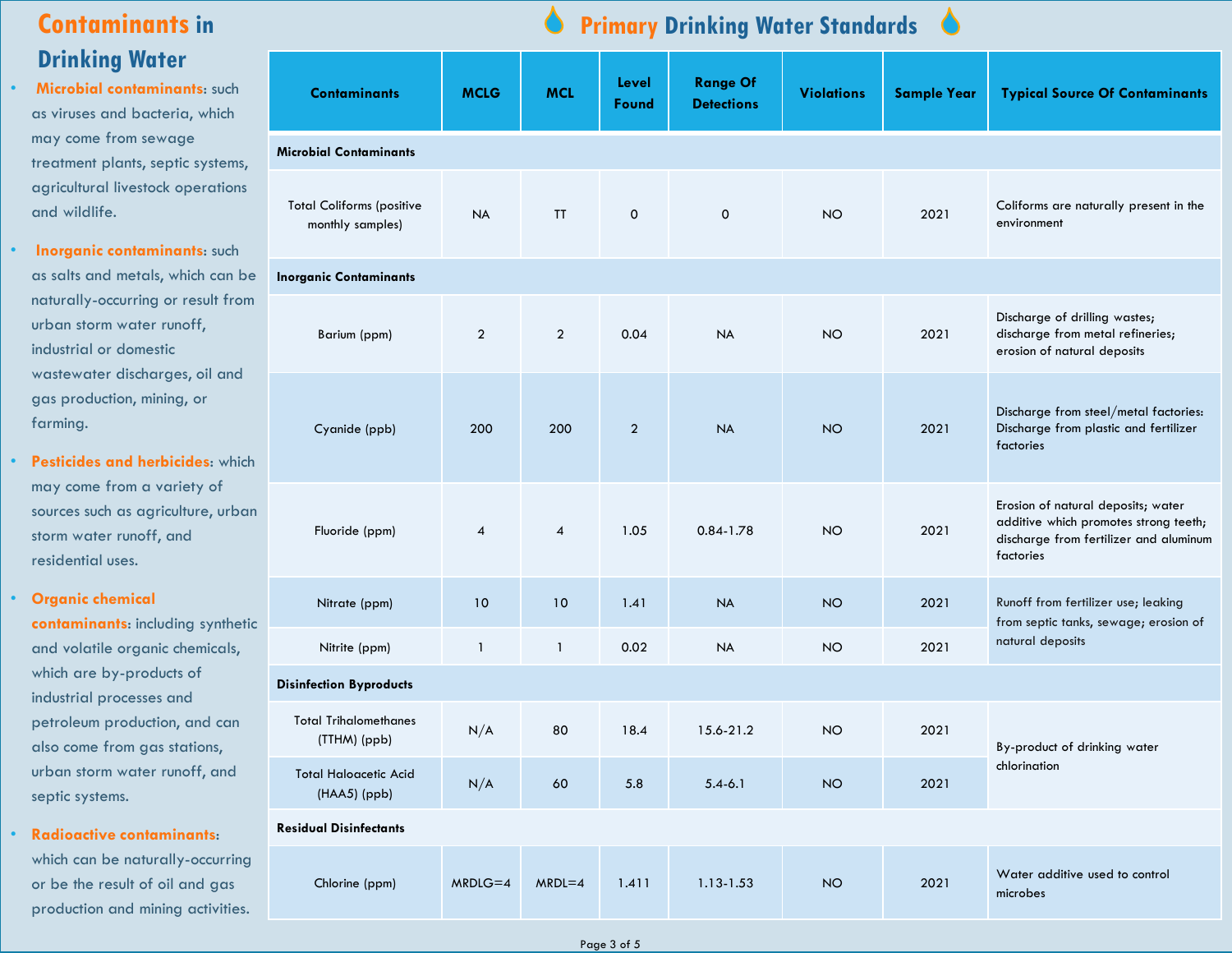# **Lead and Drinking Water:**

If present, elevated levels of lead can cause serious health problems, especially for pregnant women and young children. Lead in drinking water is primarily from materials and components associated with service lines and home plumbing. Knox County Water Department is responsible for providing high quality drinking water, but cannot control the variety of materials used in plumbing components. When your water has been sitting for several hours, you can minimize the potential for lead exposure by flushing your tap for 30 seconds to 2 minutes before using water for drinking or cooking. If you are concerned

about lead in your water, you may wish to have your water tested. Information on lead in drinking water, testing methods and steps you can take to minimize exposure is available from the Safe Drinking Water Hotline at 800-426-4791 or at http://www.epa.gov/safewater/lead.

| <b>Substance</b>                                                                                                                   | <b>Action</b><br><b>Level</b> | <b>Individual</b><br><b>Results</b><br>over the AL | 90% of test<br>levels were<br>less than | <b>Minimum</b><br><b>Detected</b> | <b>Maximum</b><br><b>Detected</b> | <b>Violation</b> | Year<br><b>Sample</b> | <b>Typical</b><br><b>Source</b>               |
|------------------------------------------------------------------------------------------------------------------------------------|-------------------------------|----------------------------------------------------|-----------------------------------------|-----------------------------------|-----------------------------------|------------------|-----------------------|-----------------------------------------------|
| Copper<br>(ppm)                                                                                                                    | 1.3                           | $\mathbf{0}$                                       | 0.5774                                  | 0.064                             | 0.836                             | N <sub>O</sub>   | 2021                  |                                               |
| Corrosion of<br>0 out of 17 samples were found to have copper levels in excess of the copper action level of 1.3 ppm.<br>household |                               |                                                    |                                         |                                   |                                   |                  |                       |                                               |
| Lead (ppb)                                                                                                                         | 15                            | $\mathbf 0$                                        | 0.18                                    | $\mathbf 0$                       | 1.0                               | <b>NO</b>        | 2021                  | plumbing<br>systems;<br>erosion of<br>natural |
|                                                                                                                                    |                               |                                                    |                                         |                                   |                                   |                  |                       | deposits                                      |

0 out of 17 samples were found to have lead levels in excess of the lead action level of 15 ppb.

For additional information on primary regulated contaminants, please visit: https://www.epa.gov/ground-water-and-drinking-water/national-primary-drinking-water-regulations

# **Unregulated Contaminants- Monitoring Required**

| <b>Contaminant</b>         | Average | <b>Range Detected</b> | <b>Sample Year</b> |  |
|----------------------------|---------|-----------------------|--------------------|--|
| Bromoform (ppb)            | 1.15    | $1.0 - 1.3$           | 2021               |  |
| Bromodichloromethane (ppb) | 6.35    | $5.3 - 7.4$           | 2021               |  |
| Chloroform (ppb)           | 5.6     | $4.8 - 6.4$           | 2021               |  |
| Dibromoacetic Acid (ppb)   | 1.7     | $1.7 - 1.7$           | 2021               |  |
| Dibromochloromethane (ppb) | 5.3     | $4.5 - 6.1$           | 2021               |  |
| Dichloroacetic Acid (ppb)  | 2.7     | $2.5 - 2.9$           | 2021               |  |
| Trichloroacetic Acid (ppb) | 1.3     | $1.2 - 1.4$           | 2021               |  |

Unregulated contaminants are those for which EPA has not established drinking water standards. The purpose of unregulated contaminant monitoring is to assist EPA in determining the occurrence of unregulated contaminants in drinking water and whether future regulation is warranted.

For additional information on unregulated contaminants, please visit:<https://www.epa.gov/dwucmr> or contact Jeff Pickrell at 740-397- 7041 for a copy of Knox County Water unregulated contaminant results.